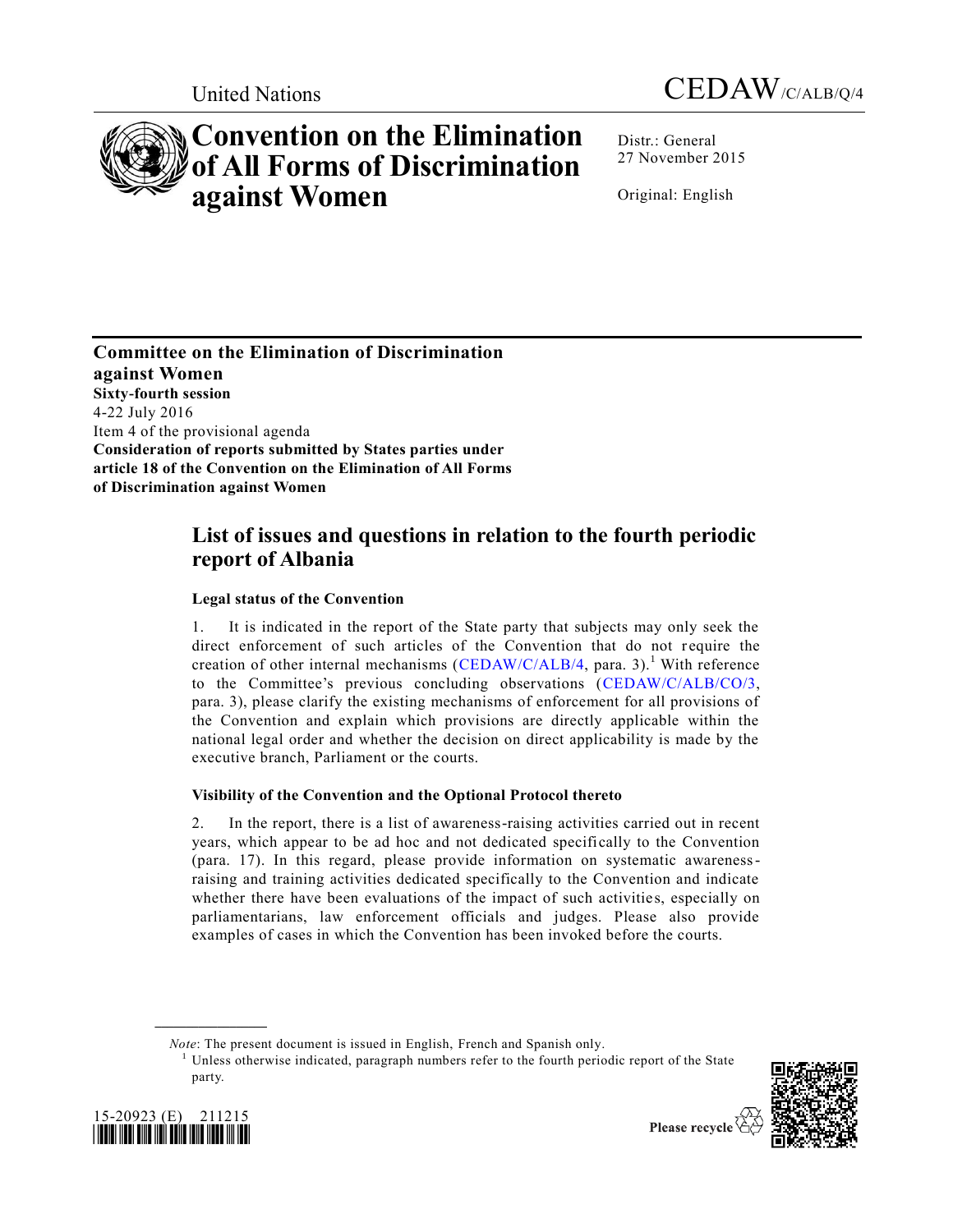#### **Access to justice**

3. In its previous concluding observations [\(CEDAW/C/ALB/CO/3,](http://undocs.org/CEDAW/C/ALB/CO/3) para. 14), the Committee raised a concern about the legal and practical obstacles faced by women seeking redress for acts of discrimination based on sex and gender under national legislation, as well as the lack of counselling and legal aid services available to women, especially women who were victims of violence and trafficking. Please provide information on measures taken to remove such impediments, provide legal aid and raise awareness of how to use legal remedies against discrimination based on sex and gender. It is indicated in the report that the Ministry of Social Welfare and Youth is considering removing the requirement of burden of proof imposed on women alleging discrimination on the grounds of sex in the Labour Code (para. 16). Please provide information on the status of such considerations and indicate whether such amendments are envisaged to other anti-discrimination legislation with similar requirements. Reportedly, the State party has frequently failed to execute court decisions, which in particular affects women in cases of divorce, obtaining children's alimony and reinstatement to employment. Please provide information on the scope of the problem of non-execution of court decisions and measures taken to secure the rights of women in accordance with court decisions.

#### **National machinery for the advancement of women**

4. It is indicated in the report that the Ministry of Social Welfare and Youth, along with gender officers at the central and local levels, is responsible for gender equality-related issues in the country (para. 31). Please provide information on the human, technical and financial resources allocated for gender equality-related matters to the Ministry and on the number of full-time gender equality officers in line ministries and municipal administrations. Please also provide information on the mechanisms in place for the coordination of implementation and monitoring of gender equality concerns at the central and local levels and in the justice system. Furthermore, please provide information on the implementation and continuing evaluation of the national strategy on gender equality, reduction of gender-based violence and domestic violence (2011-2015).

#### **Temporary special measures**

5. It is indicated in the report that temporary special measures are provided for in the law on protection from discrimination and the law on gender equality in society (paras. 40-41). In addition to the measures indicated in paragraph 42 of the report, please provide information on existing temporary special measures to promote substantive gender equality in areas in which women are underrepresented or otherwise disadvantaged and their impact on the situation of women in all areas covered by the Convention.

#### **Stereotypes and cultural practices that are harmful to women**

6. In its previous concluding observations [\(CEDAW/C/ALB/CO/3,](http://undocs.org/CEDAW/C/ALB/CO/3) para. 24), the Committee raised a concern about the persistence of gender stereotypes in the family, the media and society at large. Please provide information on measures taken to strengthen efforts to address gender stereotypes discriminating against women, including through education and the media, and on the impact of such measures. The Committee also raised a concern about the limited measures that the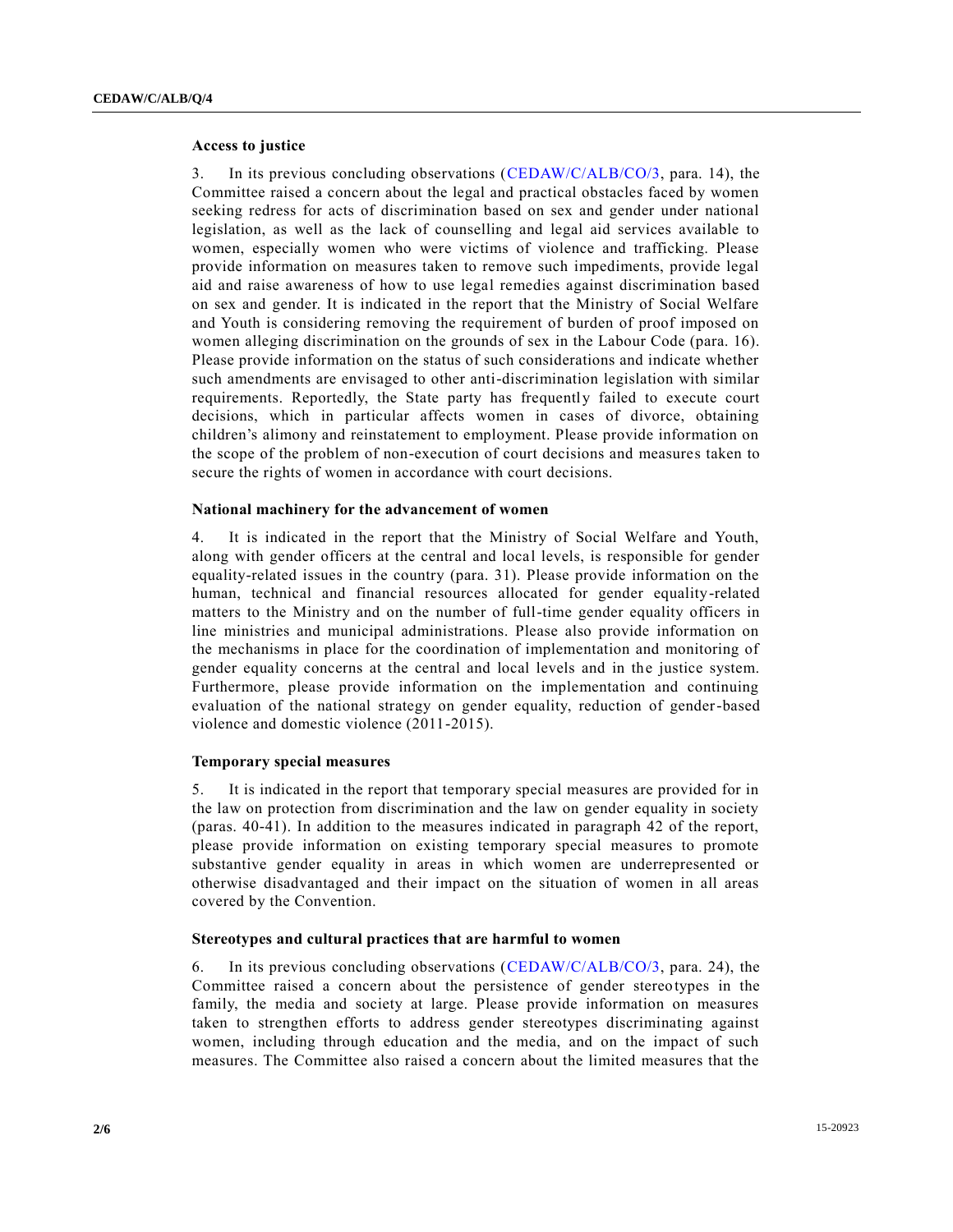State party had taken to challenge harmful practices violating the rights of women and girls under the Convention, including child and/or forced marriage, the practice of the family choosing the husband and the payment of a bride price or dowry, prevalent in rural and remote areas of the country and among minority communities, as well as about the re-emergence in some northern areas of the country of traditional concepts of justice (*kanun*) and codes of conduct condoning killings in the name of so-called honour. Please provide information on measures taken, including legislative measures, to eliminate customary laws and traditions that discriminate against women, especially killings in the name of so-called honour. Please also provide data and information on the reports, prosecutions and convictions relating to such killings. Furthermore, please provide information on measures of protection to women at risk of falling victim to harmful traditional practices. Reportedly, women are also subjected to discrimination in inheritance, and there is a general preference for boys in all areas. In this regard, please provide information on the efforts being made to prevent such practices.

7. Please provide information on the distorted sex ratio at birth and its possible connection to sex-selective abortions linked to discrimination against women, including in inheritance, and son preference. Please clarify whether the State party has taken measures to prevent sex-selective abortions.

#### **Violence against women**

8. In the report, some improvements are indicated in the legislation against gender-based violence against women in the domestic sphere, including the introduction of domestic violence and marital rape as crimes in the Penal Code, but the report lacks data on such cases (para. 51). Please provide up-to-date data on reports, prosecutions and convictions regarding the crimes of domestic violence and marital rape, and measures taken to prevent any forms of gender-based violence against women, which reportedly remains prevalent in the country, as well as to support victims of such violence. Reportedly, sexual abuse in family relations often goes unreported owing to the stigma attached to victims. In this regard, please provide information on measures taken to encourage women to report cases of sexual abuse and other forms of abuse in family relations and eliminate the stigmatization of women who are victims of sexual abuse. Please also provide information on efforts made to prevent suicide among victims of domestic violence, as recommended in the Committee's previous concluding observations [\(CEDAW/C/ALB/CO/3,](http://undocs.org/CEDAW/C/ALB/CO/3) para. 27).

#### **Trafficking and exploitation of prostitution**

9. There are indications in the report (para. 68) of amendments to the Criminal Code (Law No. 144/2013) in 2013, which have introduced significant improvements in response to the Committee's previous recommendation [\(CEDAW/C/ALB/CO/3,](http://undocs.org/CEDAW/C/ALB/CO/3) para. 29), as well as the adoption of a national strategy to combat trafficking in persons (2014-2017) and its action plan. Please provide information on measures taken to implement such laws and policies against trafficking in persons, as well as on the status, scope and content of and resources allocated to the above -mentioned action plan. Please also provide information on the mechanisms in place to identify victims of trafficking, as well as on preventive measures taken by the State party, especially among marginalized and disadvantaged groups of women and girls.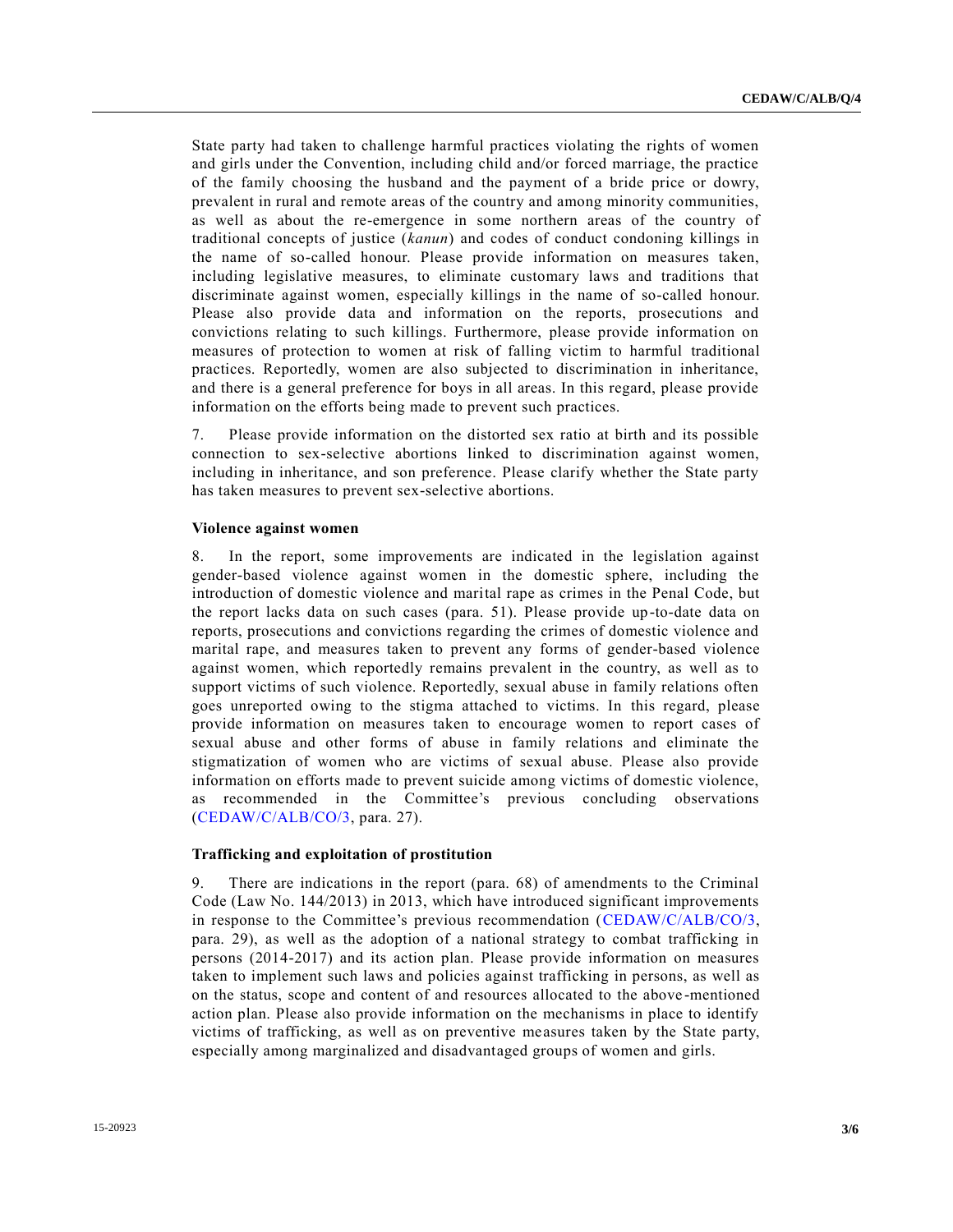#### **Participation in political and public life**

10. The report contains information about the increasing number of women participating in political and public life and the establishment of a 30 per cent quota by the Electoral Code of 2012 (paras. 87-97). Please provide information on the effective implementation of laws and regulations establishing quotas (para. 42) and indicate whether incentives, sanctions and/or enforcement mechanisms are included to ensure compliance with the quotas. Please provide examples of where the quotas established by various legislative acts, including the Electoral Code, have been achieved, as well as examples of when sanctions for failure to implement quotas have been applied. Furthermore, please provide information on measures taken to raise awareness of the importance of the participation of women in political and public life. Please provide information on measures taken, including temporary special measures, to increase the number of women in decision-making positions both in the public (the judiciary, public administration, the Government, etc.) and private sectors.

#### **Education**

11. Measures taken to address dropout of girls, including a national plan for zero dropout rates and subsidies for school textbooks for pupils from vulnerable groups, are indicated in the report (para. 103), but there is no mention of the root causes of dropouts, including early marriage, traditional gender-role stereotypes and involvement in income-generating activities as a consequence of poverty. In this regard, please provide information on measures taken to address those factors and their impact on improving the participation of girls in education. Please also provide information on the efforts made to include mandatory age-appropriate education on sexual and reproductive health and rights, including responsible sexual behaviour, in school curricula.

#### **Employment**

12. It is indicated in the report that the Labour Code is being revised and the proposed amendments are in line with the European Union directives on equal treatment in the area of employment (paras. 114 and 126). Please provide information on the status of the draft and measures envisaged for its enforcement. Please also provide comprehensive data on women employed in the informal sector and at home and measures taken to provide them with access to full-time and permanent employment with adequate social benefits. Furthermore, please provide information on measures allowing for the reconciliation of family and professional responsibilities, especially in rural areas, and to promote the sharing of domestic and family responsibilities between women and men, as recommended in the Committee's previous concluding observations [\(CEDAW/C/ALB/CO/3,](http://undocs.org/CEDAW/C/ALB/CO/3) para. 33).

13. It is indicated in the report that the new draft of the Labour Code contains several provisions for the enforcement of the principle of equal pay for work of equal value (para. 126). Please clarify the nature of the provisions, state whether they have been accepted and indicate the time frame for the Code's adoption. Reportedly, the wage gap is substantially bigger in the private sector. Please provide information on measures taken to ensure respect for the principle of equal pay for work of equal value in the private sector. Please also provide information on measures taken to increase employment opportunities for women in traditionally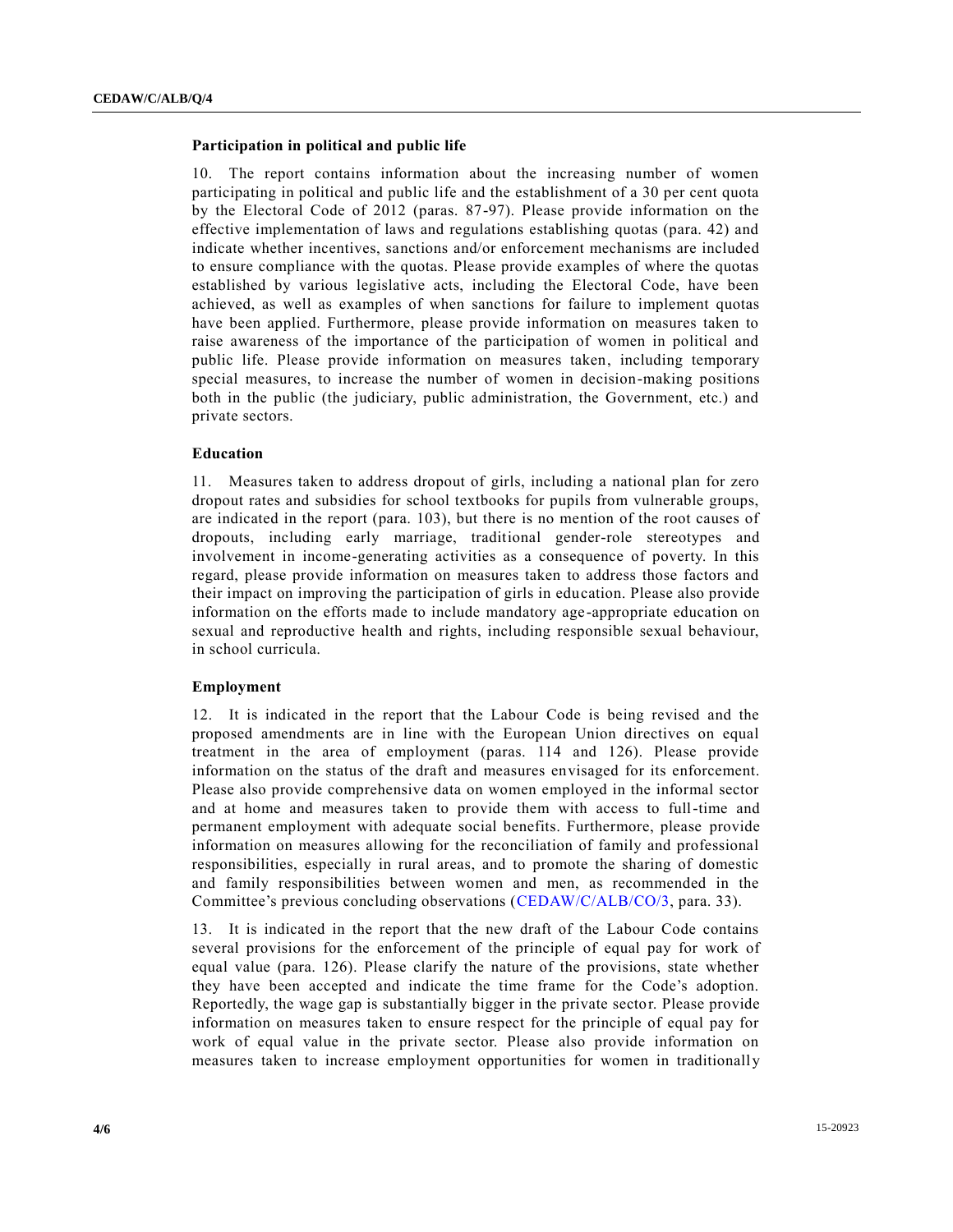male-dominated areas such as engineering, construction and technical agriculture studies. Furthermore, please provide information on measures taken to prevent and combat sexual harassment of women in the workplace.

#### **Health**

14. In its previous concluding observations, the Committee raised a concern about unequal access to health care for women and men in rural areas compared with urban areas, in particular in relation to family planning and reproductive health services [\(CEDAW/C/ALB/CO/3,](http://undocs.org/CEDAW/C/ALB/CO/3) para. 34). In the report, it is merely mentioned that, in rural areas, health care, including family planning services, is provided at rural health centres and by midwives-nurses (paras. 137 and 150). Please provide data and information on whether such services respond to the needs of women in rural areas. Reportedly, the number of abortions in urban areas remains high and in rural areas is continuously increasing. In this regard, please provide information on the underlying causes of high levels of abortion, including in rural areas, and the reported limited access to safe abortions. Acknowledged in the State party report is the increasing tendency of mother-to-child transmission of HIV (para. 158). Please clarify measures taken to prevent such transmission, including early testing in pregnant women.

#### **Social and economic benefits**

15. Please provide information on the implementation of laws and policies providing access to social and economic aid, including the action plan in support of women entrepreneurs (2014-2020), mentioned in the report (para. 172). Given that women's awareness of such laws and policies is reportedly insufficient, please provide information on awareness-raising measures taken. It is acknowledged in the report that men possess and administer property to a much larger degree than women (para. 171). Please inform the Committee of measures taken to address gender inequality in ownership of property. It is also acknowledged in the report that women have limited access to credit, which is an obstacle to their opportunities in business (para. 171). Please inform the Committee of steps taken to eliminate any such barriers and provide women with easy access to credit and loans.

#### **Older women**

16. In its previous concluding observations [\(CEDAW/C/ALB/CO/3,](http://undocs.org/CEDAW/C/ALB/CO/3) paras. 38-39), the Committee raised a concern about the lack of disaggregated data on older women, but this matter is not mentioned in the report. Please provide information on the situation of older women, including sex-disaggregated data for all areas covered by the Convention, and sex-specific and gender-specific measures taken to eliminate discrimination against women based on their age.

#### **Roma and Egyptian women**

17. The report does not provide comprehensive information on the situation of Roma and Egyptian women. Reportedly, Roma and Egyptian women face significant difficulties in gaining access to benefits from the social system, such as housing, civil registration, economic aid, education, employment and health care, that are available to ethnic Albanians. Please provide information on the implementation of the laws and policies that provide for equal access to the above -